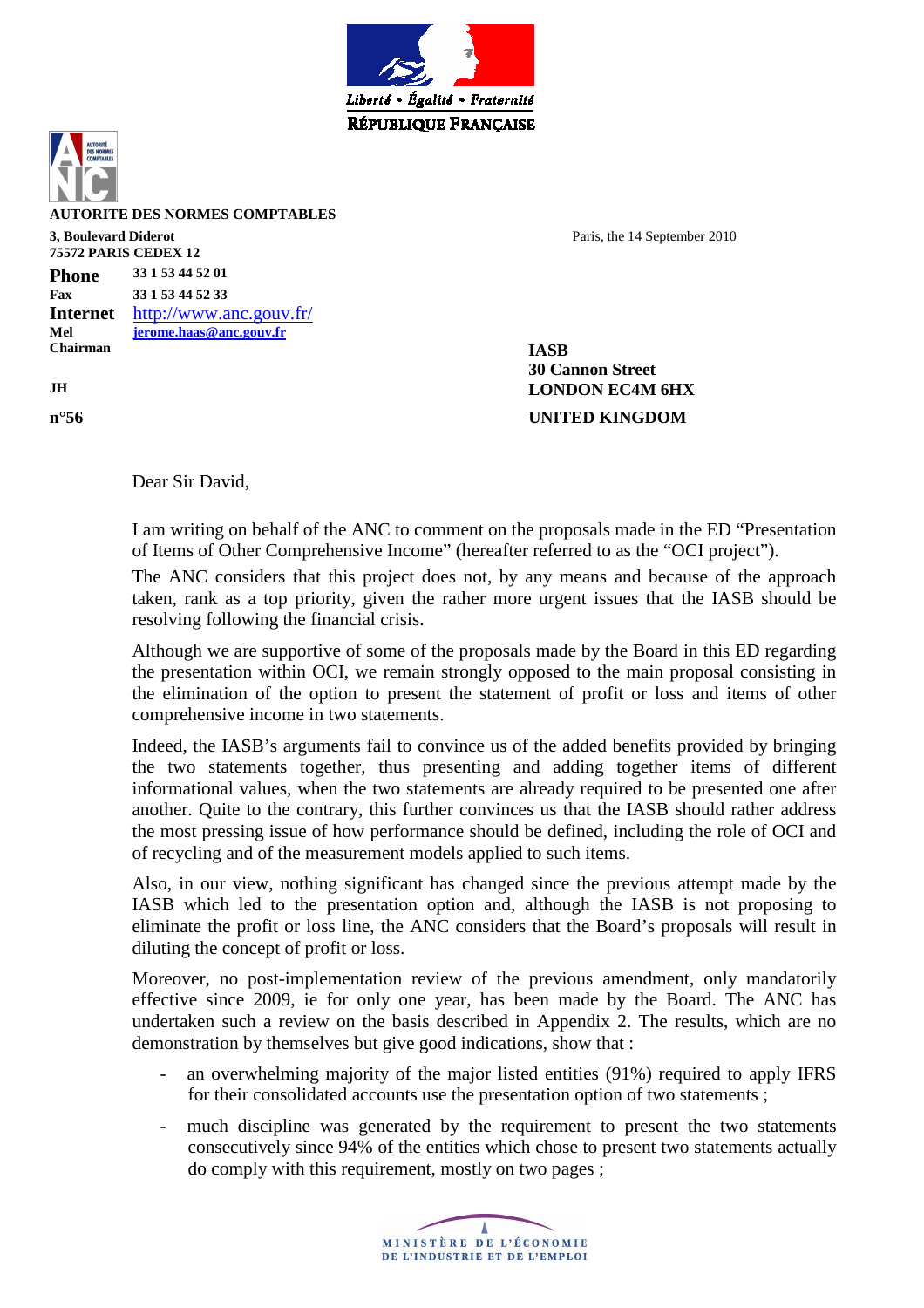- it can be noted that there is a wide diversity in how the different items within OCI are presented, thus impairing the ability of users in comparing one entity to another - yet this is a separate issue.

The ANC therefore concurs with Mr Engström's alternative view, in that the debate regarding performance has to take place prior to any further move by the IASB on this subject. In the meantime, the ANC's presentation preference remains for one in two statements so as to maintain a clear distinction between profit or loss and OCI thus recognising that each statement has its own informational value : performance for the first, exposure to risks or future performance for the latter.

If you have any questions concerning our comments, do not hesitate to contact us.

Yours sincerely,

 $\frac{1}{\sqrt{2}}$ 

Jérôme Haas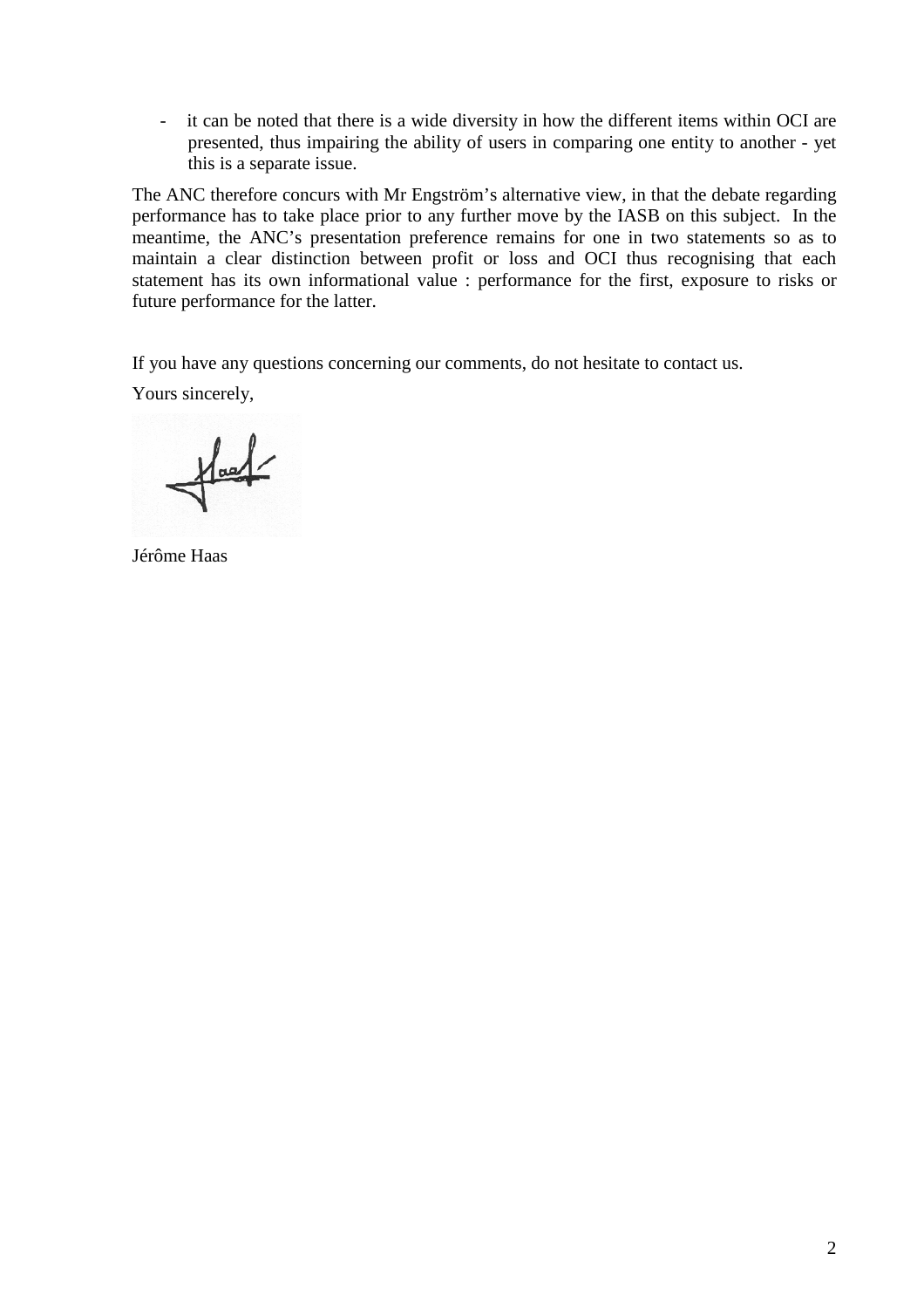# **Statement of profit or loss and other comprehensive income**

### **Question 1**

The Board proposes to change the title of the statement of comprehensive income to 'Statement of profit or loss and other comprehensive income' when referred to in IFRSs and its other publications.

Do you agree ? Why or why not ? What alternative do you propose ?

The ANC agrees with the Board's decision to change the denomination of the statement in acknowledgment of the IFRS community being troubled by the "comprehensive income" denomination. Such confusion evidences the necessity of a fundamental debate to be carried out regarding the notion of performance.

However, as the ANC is opposed to the proposal made in Question 2, we would like to suggest different denominations for consideration of the Board, based on our position in question 2 of retaining the current presentational option :

- "income statement" or "statement of profit or loss", and "statement of other nonowner changes in equity" for the presentation in two statements ;
- "statement of profit or loss and other non-owner changes in equity" for the presentation in one statement.

In our view, pending a fundamental review of the notion of performance, such a denomination more accurately reflects the initial nature of the items which are now labelled "Other comprehensive income (OCI) items" (see our answer to Question 2).

#### **Consequential amendments of such a denomination change**

However, if the Board wishes to make such a change of denomination, the ANC wonders why it proposes in § 10 an example of another title entities may use. Indeed, we note that no alternative title is included regarding the statement of financial position in IAS 1.

Also, additional consequential amendments should be made to the text as well as to the examples provided in the application guidance as follows :

- § 83 (b) should read "total of profit or loss and other comprehensive income" instead of comprehensive income;
- in order to remain consistent, the first example in the application guidance which aims at presenting a "statement of profit or loss and other comprehensive income" should have a "total of profit or loss and other comprehensive income" as the bottom line as well as for the split between owners of the parents and non-controlling interest and in the footnote as opposed to "total comprehensive income".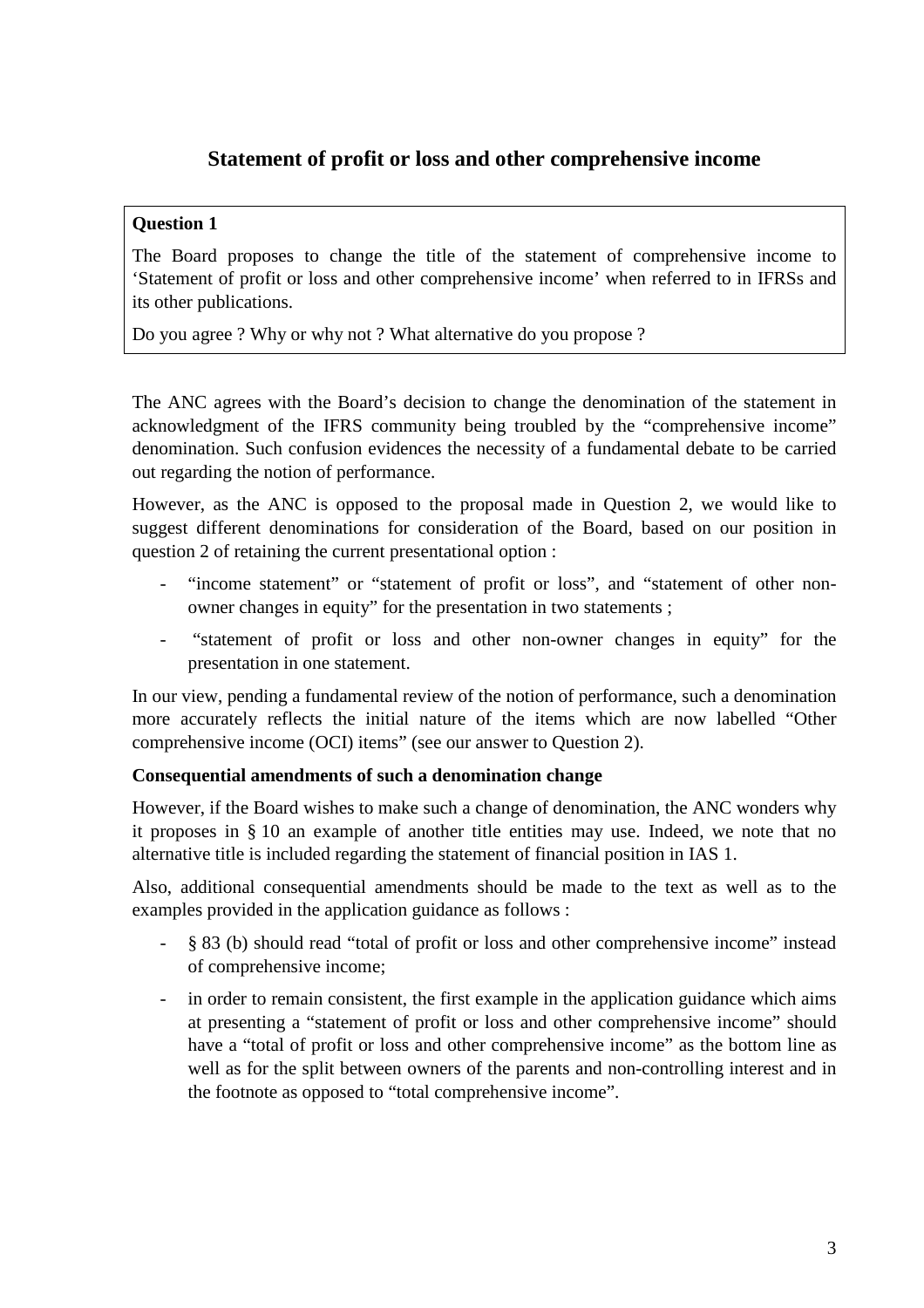## **Question 2**

The proposals would require entities to present a statement of profit or loss and other comprehensive income with two sections – profit or loss and items of other comprehensive income. The Board believes this will provide more consistency in presentation and make financial statements more comparable.

Do you agree ? Why or why not ? What alternative do you propose ?

As its predecessor body the CNC, the ANC is strongly opposed to the proposal of eliminating the current presentation option in IAS 1. In this respect we concur with Mr Engström's alternative view (AV1 to AV6).

Indeed, in its answer dated 13 July 2006 to the IAS 1 proposed amendments ED, regarding the replacement of the income statement by a "statement of recognised income and expense" which could be presented in one or two statements, the CNC had already expressed surprise that "no question in the Exposure Draft addresses the specific issue of the relevance and timing for the introduction of such a major change. Indeed most questions relate only to the document names and not to their content." That comment letter also recalled that "Other recognised income and expense have in the past been excluded from net income and recorded directly in equity because they were not considered to meet the recognition criteria in the Framework (§ 83), nor were they considered as part of the entity performance in accordance with Framework § 69, and, even if there are no common characteristics for these components, it has been considered relevant to exclude them from net income by implementing specific accounting standards."

The CNC had very clearly stated that the income statement should remain a separate statement. Following this ED, the IASB decided to impose a single statement with two sections, with an option to present the two sections in two statements. The revised IAS 1 was mandatorily effective as of 1 January 2009.

In October 2008, the IASB and FASB published a Discussion Paper relating to Financial Statement Presentation in which the single statement of comprehensive income was proposed with no option to present the income statement separately. Again, the CNC indicated its strong opposition to the proposal, based on the following grounds which were mentioned in its comment letter to the discussion paper.

## **CNC's answer to FSP DP dated 10 April 2009 : Cover letter**

#### **3. The promotion of comprehensive income as the central measure of performance in lieu of net income has no proven conceptual justification and entails significant risks for financial markets**

The objective of promoting a single statement is to replace net income by comprehensive income as the central measure of an entity's performance, the bottom line total of a statement being the most important measure of an income statement. Such a decision is fundamental.

However, comprehensive income does not seem to answer the main objectives and characteristics assigned to financial statements :

- Understandability : other comprehensive income items are transitory value adjustments and not financial performance items. Adding up other comprehensive income items, and therefore comprehensive income, can be a source of major confusion for the financial markets, will result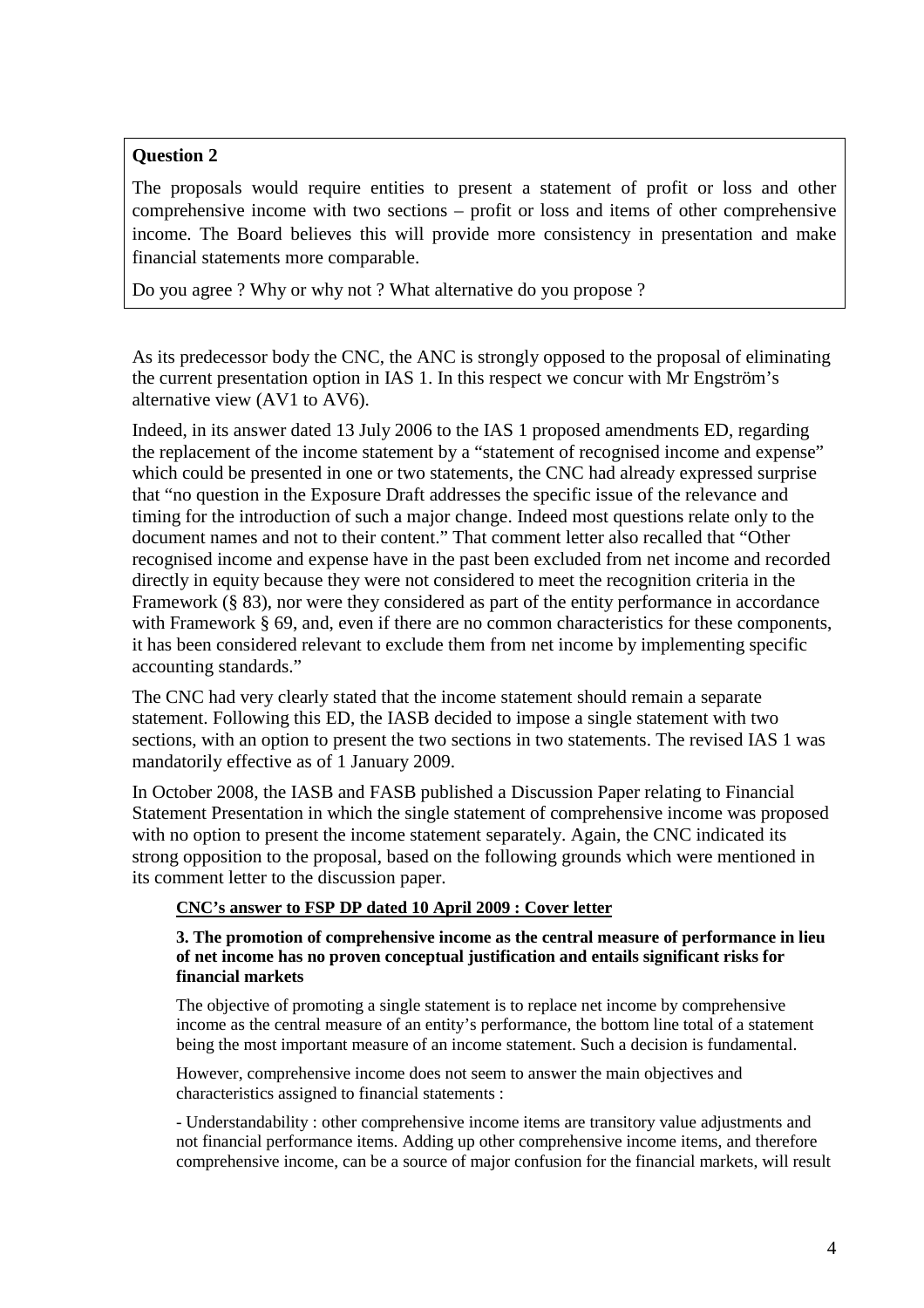in diluting profit or loss, thus, as stated in our previous letter dated 10 April 2009, leading to unnecessary major confusion on the markets.

- Predictability of future cash-flows : other comprehensive income items have no predictive value. They often are long term changes in value, not to be realised within the next periods, or that management has no intention of realising,

- Assessment of management's stewardship : management's performance is neither internally nor externally assessed based on comprehensive income. This measure is not used in the value creation and entity valuation methods.

Comprehensive income includes virtual gains and losses of a highly hypothetical nature and sometimes for very significant amounts : using it as the central performance measure may only contribute further to financial market instability and increase the lack of confidence from users.

The Boards cannot therefore impose such an indicator without a thorough conceptual debate, ie without having previously defined how the financial performance of an entity should be measured (Conceptual Framework project) and without having first answered the following question : if other comprehensive income items were undisputedly part of performance, why do they currently exist ?

The main reasons are that other comprehensive income items :

- are part of future but not current performance,

- are sometimes unrealised and may overturn in the future,

- prevent the net income figure from being too volatile, which is all the most understandable in view of the preceding two points.

Thus :

- some items resulting from cash-flow hedges or foreign currency translation have nothing to do with performance, because they may find a counterpart in items that are not yet recognised at the balance sheet date ;

- other items such as fair value changes on Available For Sale financial instruments and pensions do represent some sort of performance, but not that of the performance of the period in the acception of accrual accounting, otherwise the related standards (IAS 39 and IAS 32) would long ago have required them to be recognised in the income statement. On the contrary, these standards require that for AFS, their fair value changes be recognised in equity except in the case of impairment and give a choice in the accounting for pensions between recognition in the income statement, spreading out through the income statement or recognition in equity.

It is therefore not acceptable to propose to « correct », through this project with an identical presentation in the income statement, different accounting treatments as well as existing choices in the balance sheet (between equity an income statement) both under current standards as in the published projects.

For the above reasons, the CNC suggests that the current IAS 1 requirements which authorise the presentation of the statement of comprehensive income in two statements, one displaying components of profit or loss and the other displaying components of other comprehensive income, not be changed without the call for debate having taken place.

Regarding the current status of the proposals, the IASB's arguments regarding clarity and comparability (BC35 (a) to (c)) fail to convince us of the added benefits provided by bringing the two statements together thus presenting and adding together items of different informational values, especially when the two statements are already required to be presented one after another, when the current two statement option is applied, unlike the situation in US GAAP. Quite to the contrary, this further convinces us that the IASB should rather address the most pressing issue of how performance should be defined, including the role of OCI and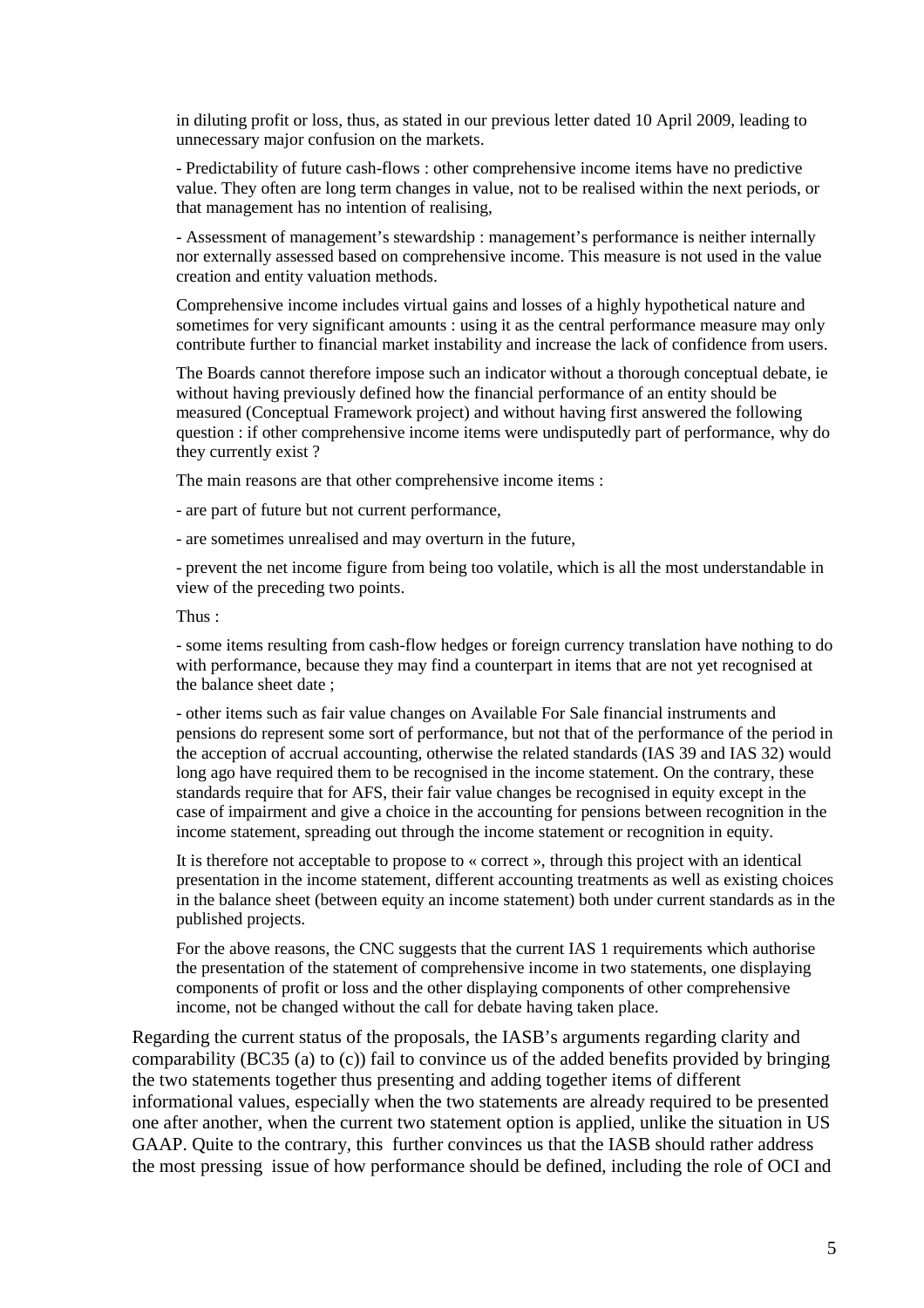of recycling and of the measurement models applied to such items. Indeed, the Board recognises that there is no conceptual basis for how the Board determines whether an item should be presented in OCI (BC15).

Also, in our view, nothing significant has changed since the previous attempt made by the IASB which led to the presentation option and, although the IASB is not proposing to eliminate the profit or loss line and is not mandating a change of the EPS calculation which remains tied to profit or loss, the ANC considers that the Board's proposals will result in diluting the concept of profit or loss.

Moreover, no post-implementation review of the previous amendment, only mandatorily effective since 2009, ie for only one year, has been made by the Board.

The ANC has undertaken such a review on the basis described in Appendix 2. The results show that :

- an overwhelming majority of the major listed entities (91%) required to apply IFRS for their consolidated accounts use the presentation option of two statements ;
- much discipline was generated by the requirement to present the two statements consecutively since 94% of the entities which chose to present two statements actually do comply with this requirement, of which 22% on one page ;
- however, there is a wide diversity in how the different items within OCI are presented thus impairing the ability of users in comparing one entity to another.

The examples provided in the application guidance fail to convince us with the Board's argument that the presentation would be clearer. Indeed, the examples leave us with a "clutter" impression, which the current status of the proposals on the Financial statement presentation project will not alleviate. To the contrary, the additional disaggregation that would be required under those proposals would most likely mean that the proposed single statement will have to be broken down over two pages, the logical line split being at the net profit or loss line.

**To conclude, the ANC considers that until the debate on performance, including the role of OCI and of recycling and of the measurement models applied to such items, has taken place, the IASB should not attempt to go any further with these proposals but should retain the current presentation option.** Within this presentation option, the ANC's preference is for a presentation in two statements so as to maintain a clear distinction between profit or loss and OCI and reflect the fact that the income statement and the statement of other non-owner changes in equity have different informational values in their own right with :

- the income statement being representative of an entity's performance;
- the statement of other non-owner changes in equity which is important in financial reporting because of the potential significant amounts that may flow through this statement and help understand some aspects of an entity's financial position and its exposure to certain risks. As such, it is indeed important that they be detailed in a statement and not simply within the notes to the financial statements.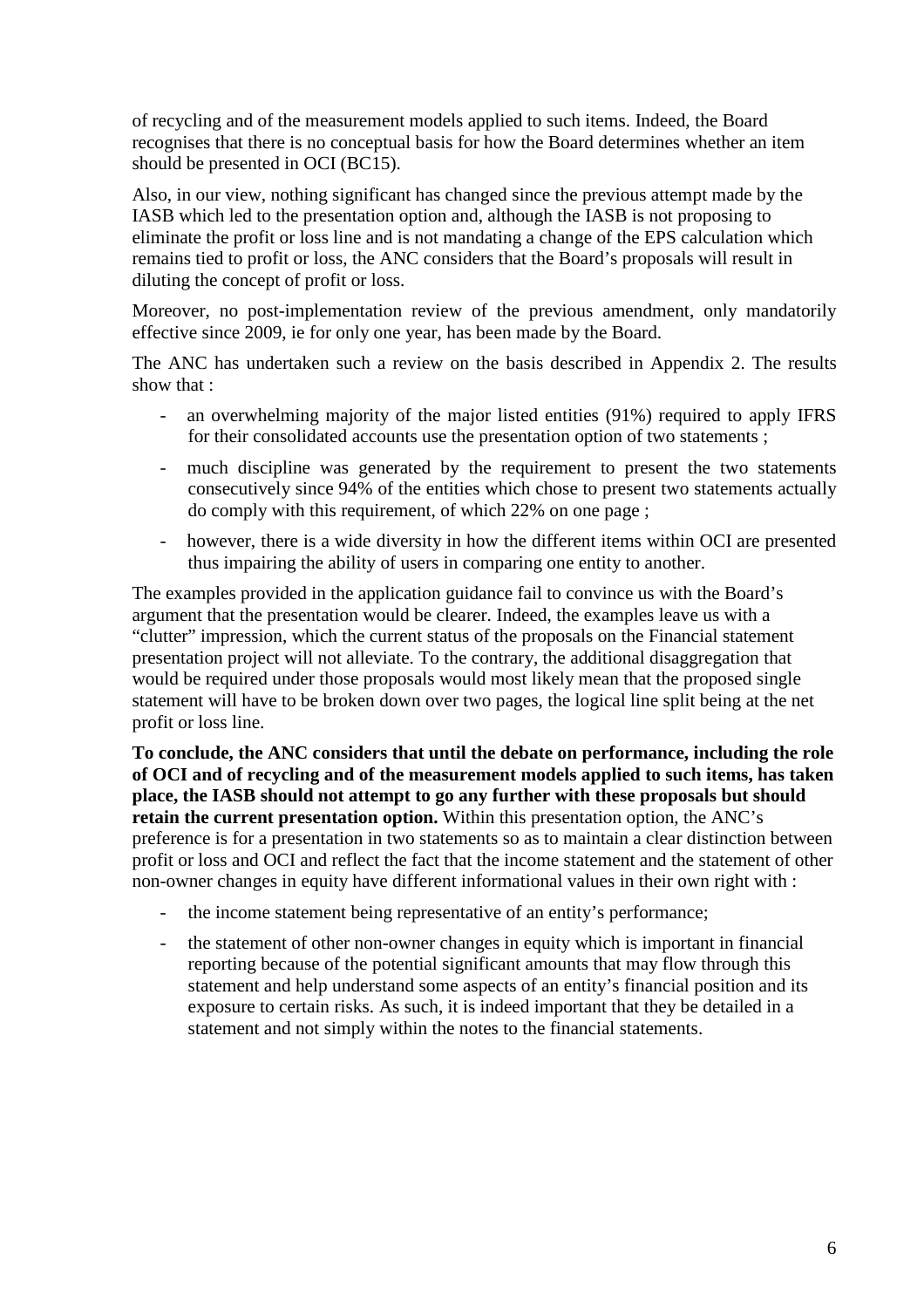# **Presentation of items of other comprehensive income**

### **Question 3**

The exposure draft proposes to require entities to present items of other comprehensive income (OCI) that will be reclassified to profit or loss (recycled) in subsequent periods upon derecognition separately from items of OCI that will not be reclassified to profit or loss.

Do you support this approach ? Why or why not ? What alternative do you propose, and why ?

The ANC agrees that distinguishing items of other comprehensive income that will be reclassified to profit or loss from those that will not be reclassified will be helpful in terms of analysis of future impacts on financial performance. The argumentation provided in the CNC's (the ANC's predecessor body) comment letter to the DP regarding the different natures of OCI items supports such a distinction (although it was not part of the proposals at the time).

However, the ANC notes the usefulness such a split would have under current IFRS and thus sees no reason why the Board feels compelled to invoke current developments it is proposing to justify this proposal (BC25). In this regard, the ANC proposes that this proposal be finalised along with the annual improvement process, as such a proposal could be put in place before any current developments on other projects are made effective (BC22 to BC24).

#### **Question 4**

The exposure draft also proposes to require that income tax on items presented in OCI should be allocated between items that might be subsequently reclassified to profit or loss and those that will not be reclassified subsequently to profit or loss, if the items in OCI are presented before tax.

Do you support this proposal ? Why or why not ? What alternative do you propose and why ?

As mentioned in Question 3, the ANC agrees with the proposal of distinguishing between items that will be reclassified to profit or loss from those that will not be reclassified. The ANC moreover notes that the amount of income tax relating to each component of other comprehensive income has to be disclosed either in the statement of comprehensive income or in the notes as per IAS 1.90. In its response to the DP, the CNC (the ANC's predecessor body) supported the retention of the presentation options regarding income tax allocations.

Therefore the ANC agrees that the income tax allocation proposals made in the ED consist in a consequential amendment of the proposals of distinguishing other comprehensive income items that will be reclassified to profit or loss from those that will not be reclassified (proposal made in question 3), whilst preserving the income tax disclosure presentation options.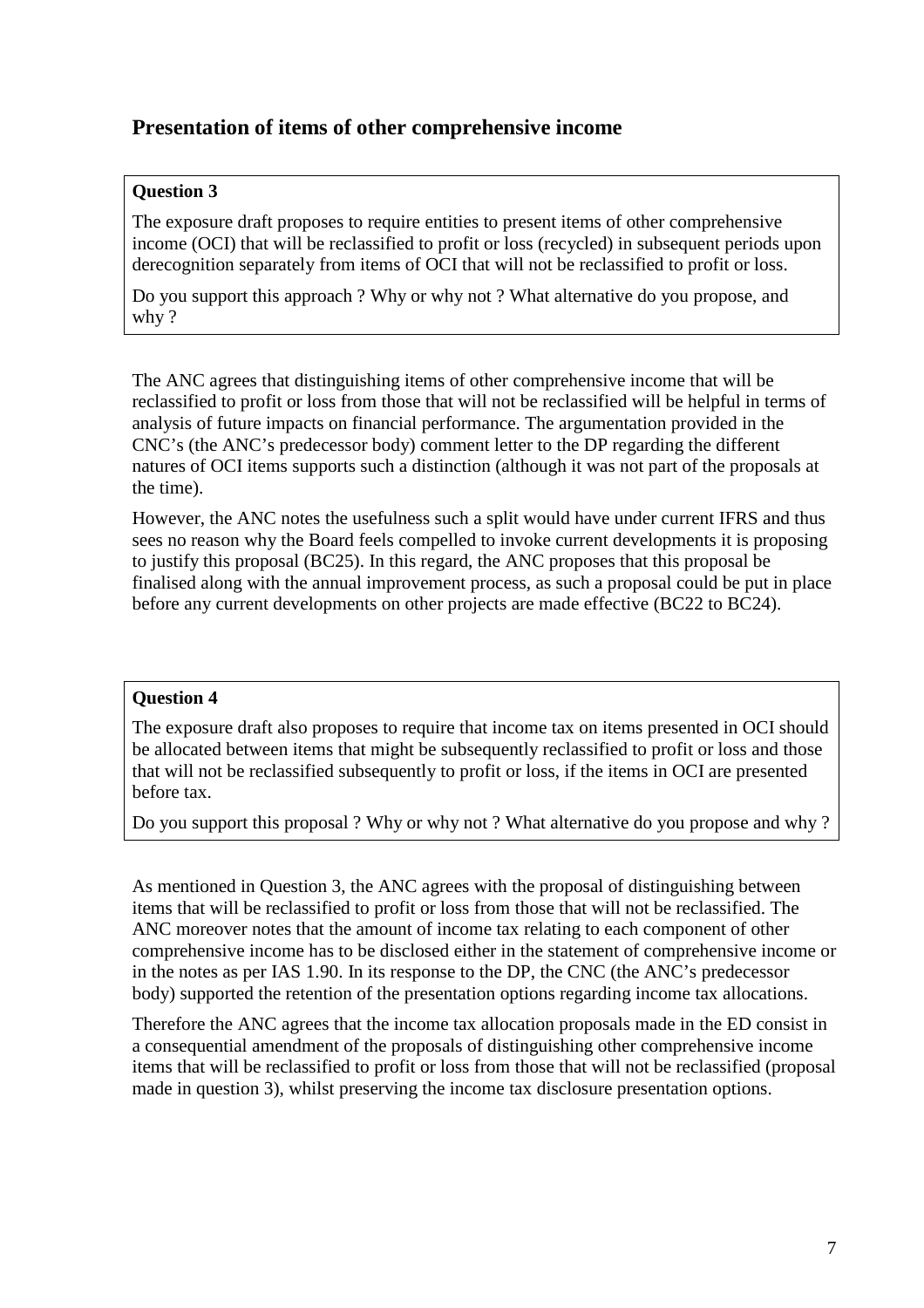# **Benefits and costs**

# **Question 5**

In the Board's assessment :

(a) the main benefits of the proposals are :

- (i) presenting all non-owner changes in equity in the same statement.
- (ii) improving comparability by eliminating options currently in IAS 1.

(iii) maintaining a clear distinction between profit or loss and items of other comprehensive income.

(iv) Improving clarity of items presented in OCI by requiring them to be classified into items that might be reclassified subsequently to profit or loss and items that will not be reclassified subsequently to profit or loss.

(b) the costs of the proposals should be minimal because in applying the existing version of IAS 1, entities must have all the information required to apply the proposed amendments.

Do you agree with the Board's assessment ? Why or why not ?

Referring to question 3, the ANC agrees with the benefit (iv) listed in question 5, as well as with the cost assessment made by the Board.

However, for the reasons explained in question 2, the ANC completely disagrees with the benefits (i) to (iii) listed in question 5.

# **Other comments**

## **Question 6**

Do you have any other comments on the proposals ?

In the first example of the implementation guidance, some words such as "to components" seem to be missing in the line item "income tax relating of other comprehensive income" for those OCI items that may be reclassified subsequently to profit or loss.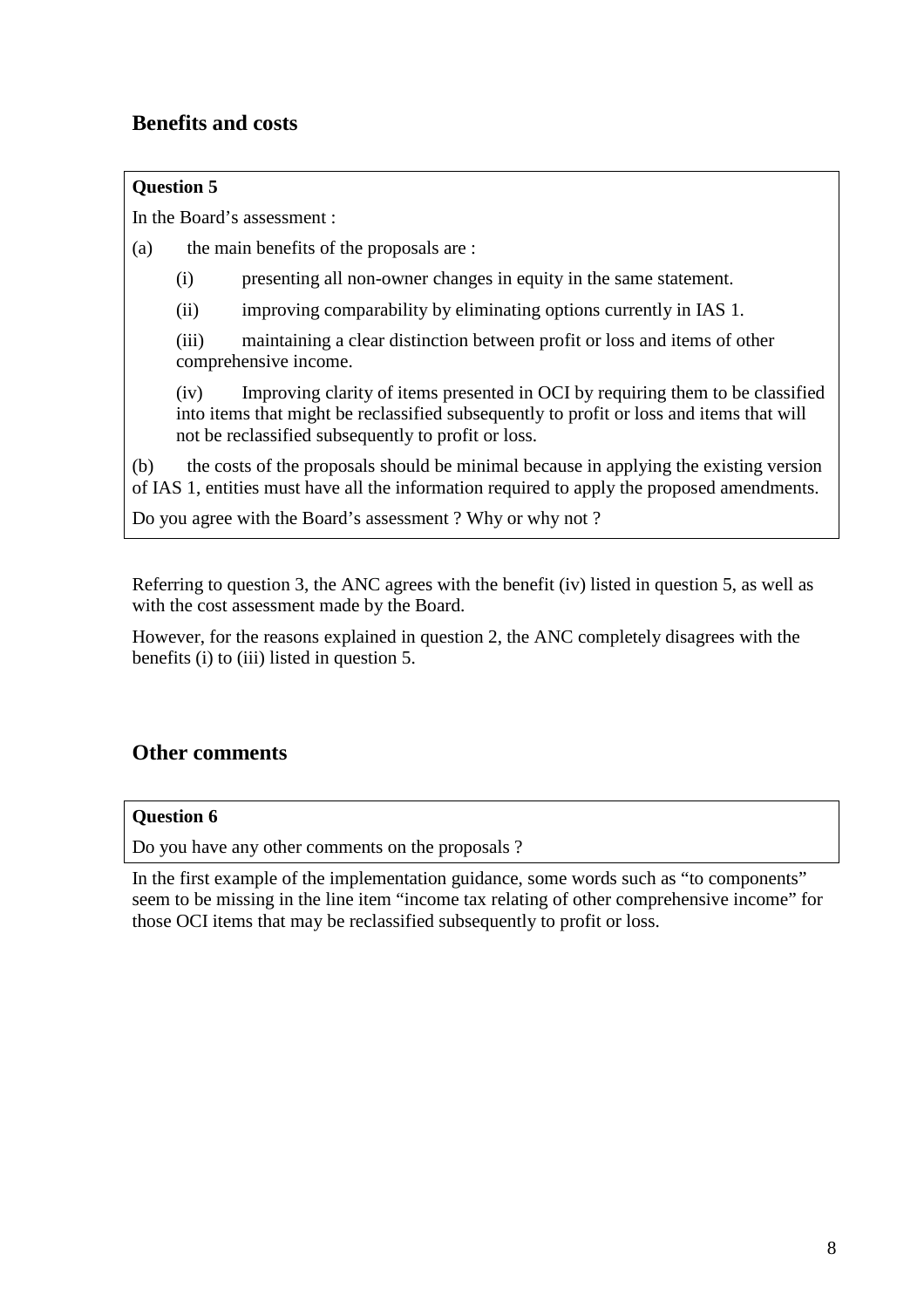## **Appendix 2**

## **ANC survey results regarding the presentation options of the comprehensive income statement following the implementation of IAS 1 amendments for reporting periods beginning as of 1 January 2009**

### **Objectives of the survey**

- Identify the proportion of preparers presenting one or two statements of comprehensive income in the first year of mandatory implementation of the IAS 1 amendments regarding the presentation of comprehensive income ;
- When two statements are presented, assess the compliance with the requirement that both statements are to be presented consecutively and when so whether the presentation is on one or two pages.

### **Sample surveyed**

509 listed entities of the major indexes (eg CAC 40 in France), on markets where IFRS are required for their consolidated financial statements, were surveyed resulting in the following split :

- Europe : 449 entities in 17 countries (UK, France, Germany, Belgium, Netherlands, Spain, Portugal, Italy, Austria, Ireland, Denmark, Finland, Greece, Sweden, Czech Republic, Poland, Norway) ;
- South Africa : 19 entities ;
- Turkey : 8 entities ;
- Australia and New Zealand, respectively 18 and 15 entities.

When full year financial reports were not available, notably due to non-31 December year ends, half year results have been used whenever possible.

## **Main findings**

Presentation split :

- One statement : 44 entities (9%)
- Two statements on one page : 97 entities (19%)
- Two statements on two consecutive pages : 337 entities (66%)
- Two statements on two non-consecutive pages : 32 entities (6%).

#### Summary of main findings

- an overwhelming majority of the major listed entities (91%) required to apply IFRS for their consolidated accounts use the presentation option of two statements ;
- much discipline was generated by the requirement to present the two statements consecutively since 94% of the entities which chose to present two statements actually do comply with this requirement, of which 22% on one page.